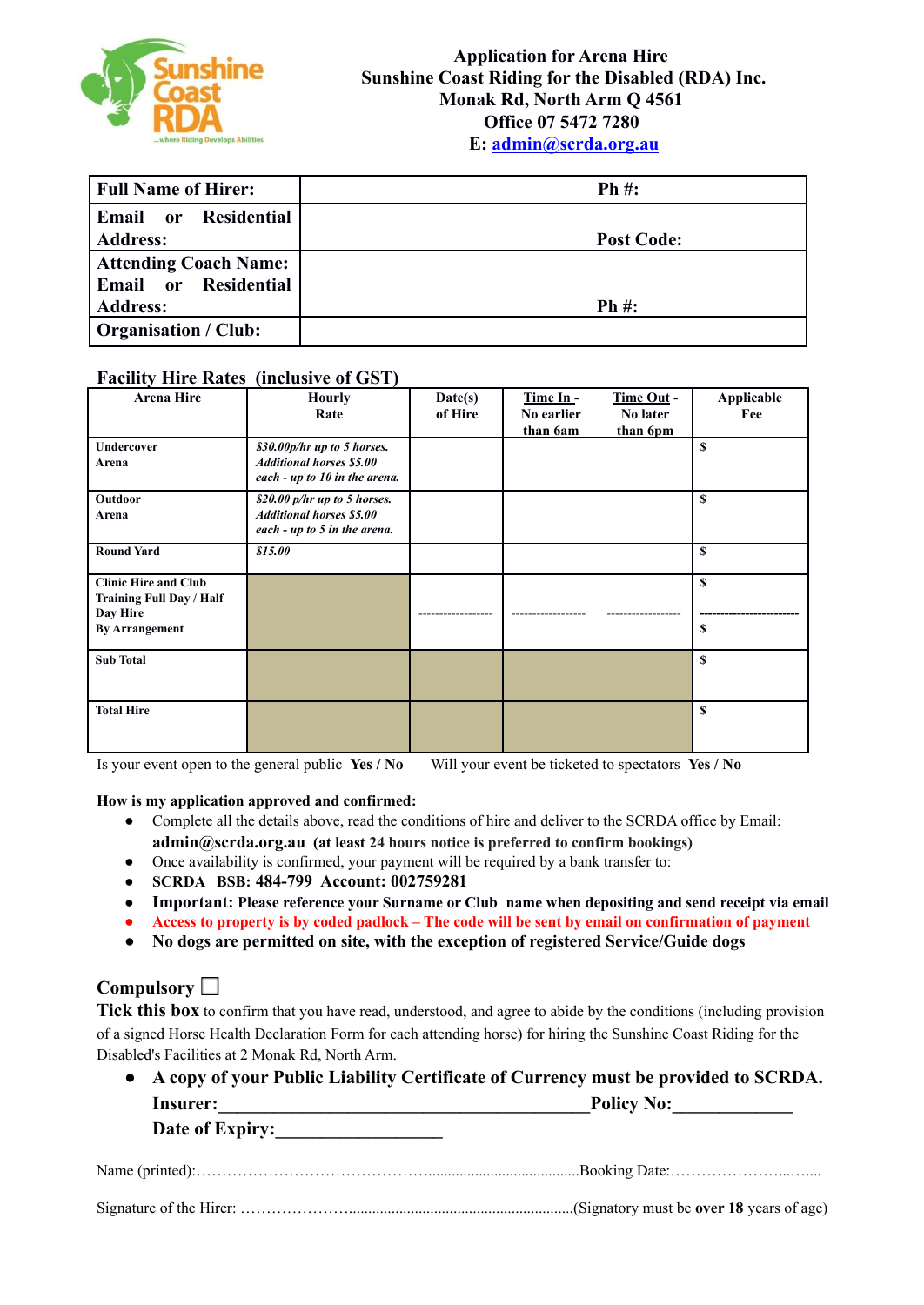

**SCRDA are using the Check In Qld app which you can download to your phone and complete your details in advance so you will be ready for when you visit.**

**SCRDA adheres to COVID-19 social distancing, mask and hand hygiene protocols.**

**Queensland Health requires businesses to keep a register of contact details for ALL attendees on their premises to assist with contact tracing in the event of a COVID-19 outbreak.**

**If requested, this information must be provided to public health officers. The information you provide will be securely stored and not used for any other purpose. Contact tracing information must include:**

- **● full name**
- **● email address (residential address if not available)**
- **● phone number**
- **● date of entry**
- **● time period (time in and time out)**

*SCRDA Request ALL forms be emailed to [admin@scrda.org.au](mailto:admin@scrda.org.au) or left in the Locked Letterbox at the Clubhouse Front Entrance.*

| <b>Please PRINT Visitor Full Name and</b><br><b>Phone Number:</b> | <b>Visitor Email Address or Residential</b><br><b>Address:</b> | Time in:<br>Time out: |
|-------------------------------------------------------------------|----------------------------------------------------------------|-----------------------|
|                                                                   |                                                                | ---------             |
|                                                                   |                                                                |                       |
|                                                                   |                                                                |                       |
|                                                                   |                                                                |                       |
|                                                                   |                                                                |                       |
|                                                                   |                                                                |                       |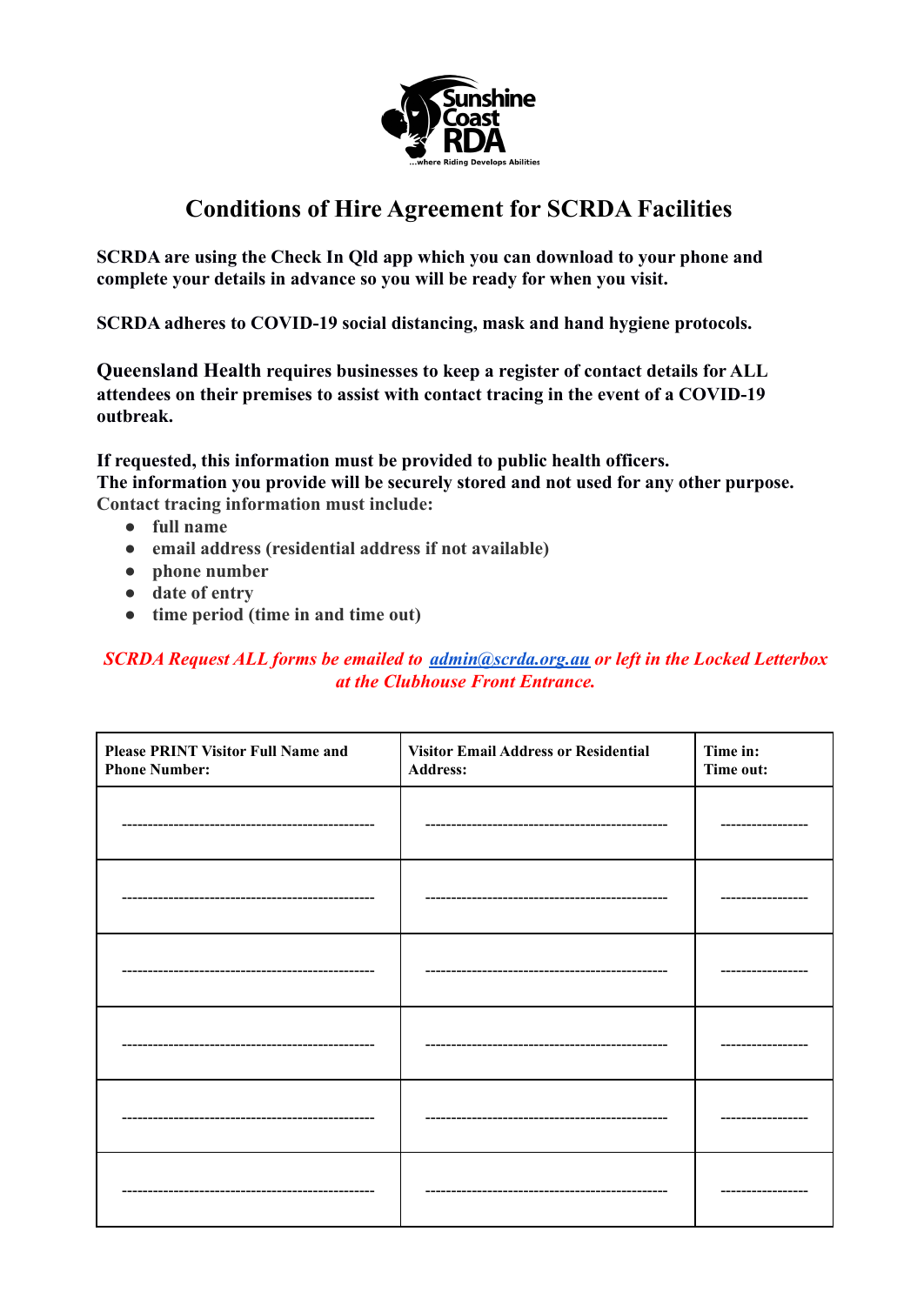

### **Table: 1**

## **SCRDA Hire Fees 2022**

#### **Undercover Arena**

80m x 30m

Casual hire fee: \$30.00 per hour up to 5 horses. Each additional horse attracts a \$5.00 per hr fee. Limited to 10 horses in the arena at any given time. Horse Health Dec's have a life span of three days for the use of the document and are a requirement.

#### **Undercover Arena Clinic and Club Training Days**

By Arrangement.

#### **Outdoor Fenced Sand Arena**

60m x 20m with 10m grass surrounding the permanent arena with letters in place. Casual hire fee: \$20.00 per hour up to 5 horses. Each additional horse attracts a \$5.00 per hr fee. Limited to 5 horses in the Outdoor Arena at any given time. Horse Health Dec's have a life span of three days for the use of the document and are a requirement.

#### **Outdoor Arena Clinic and Club Training Days**

By Arrangement.

#### **Please Note**:

The site (ie The SCRDA Centre) may have to be shared with other users including SCRDA

**Horse Stalls:** Are available for your use during the hire period.

**Jumping Equipment:** available on request. (BYO - OK)

**Round Yard (16m diam. solid wall):** \$15.00 Per Hour.

# **Support Sunshine Coast RDA by becoming a Member Membership is \$55 per annum (Form available here [www.scrda.org.au\)](https://scrda.org.au/) OR**

**Make a Tax Deductible Donation (\$2.00 or more)**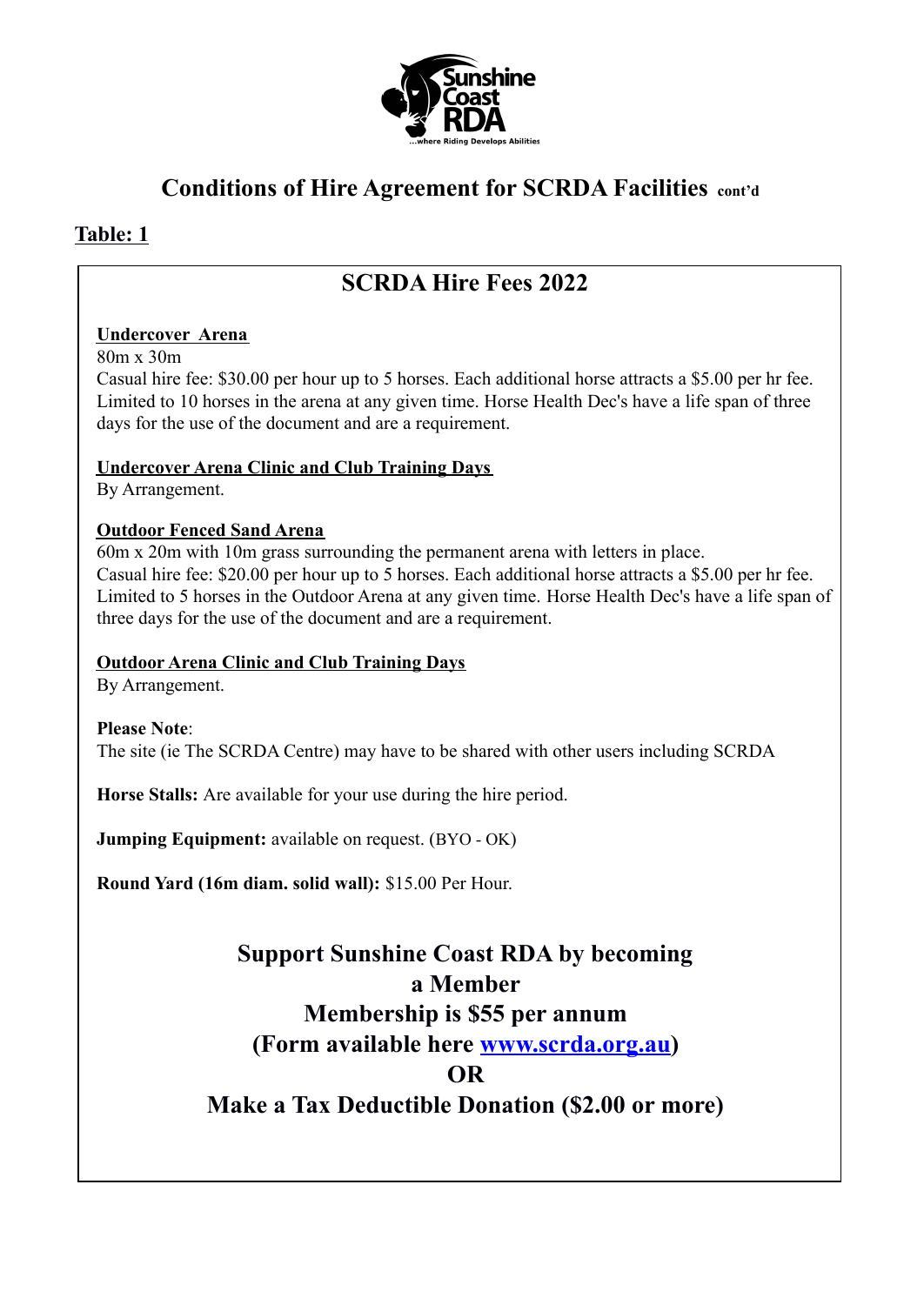

**This Agreement** is issued subject to the provisions of the Sunshine Coast Riding for the Disabled (RDA) Inc (SCRDA) Constitution and hiring of all or any facilities are wholly at the discretion of the Management Committee.

**Definition of Facilities:** For the purpose of this document, the term "facilities" refers to any or all of the buildings, equipment, arenas and other outdoor areas comprising the SCRDA equestrian complex located at 2 Monak Rd, North Arm, Qld 4562.

**Use of Facilities:** The Hirer agrees to use the facilities only for the purpose for which they were hired and not to create or contribute to any nuisance. Hirer's may not have "exclusive" use of the entire complex as concurrent bookings may be taken from other Hirers for use of other areas, buildings or rooms. **Hire is between 6am and 6pm - daylight hours permitting.**

**Insurance:** The Hirer shall hold the Sunshine Coast Riding for the Disabled (RDA) Inc. Indemnified from and against all demands, losses, damages, and expenses SCRDA may sustain or for which the SCRDA may become liable for property or to persons entering into or upon the SCRDA property as a result of or in connection with Hirer use of the facilities.

**All individuals, incorporated community groups, sporting clubs, associations, organisations or business or commercial operators must submit a copy of their Certificate of Currency showing Public Liability Insurance, Personal Accident and All Risks Certificates with the completed Application form.**

**Condition of Facilities:** The Hirer will be responsible for ensuring that all facilities used are left in their original condition at the completion of the hire period. The Hirer is responsible for any additional cleaning costs necessary to reinstate the facility to the condition it was in prior to the hiring and for any costs/fees incurred for repair or replacement in respect of any loss or damage to any SCRDA property, including furniture, fittings and equipment, resulting from the hire.

**Rates of Hire:** Current hire rates can be found in **Table: 1** elsewhere in this document. The SCRDA reserves the right to alter any existing hire charges or to fix special charges and conditions for the hiring of facilities.

**Access codes / instructions will be issued on receipt of advance payment.** The Hirer or his/her agent shall be responsible for the combination padlock. In the event of loss or damage to the padlock, the Hirer shall immediately notify the nominated SCRDA contact person and the Hirer will be responsible for the replacement of the lock or reimburse SCRDA the cost of replacement.

**Access to the Facilities:** Access to the facilities nominated in the agreement is by roads, pathways, and corridors as appropriate. The Hirer shall ensure that vehicles are not driven or parked on other than designated roads or parking areas and that speed limits within the complex are adhered to.

**Lunging:** Lunging is NOT permitted in either arena. Use the round yard (if available). If unavailable or too wet the grassed area located in front of the clubhouse is to be used..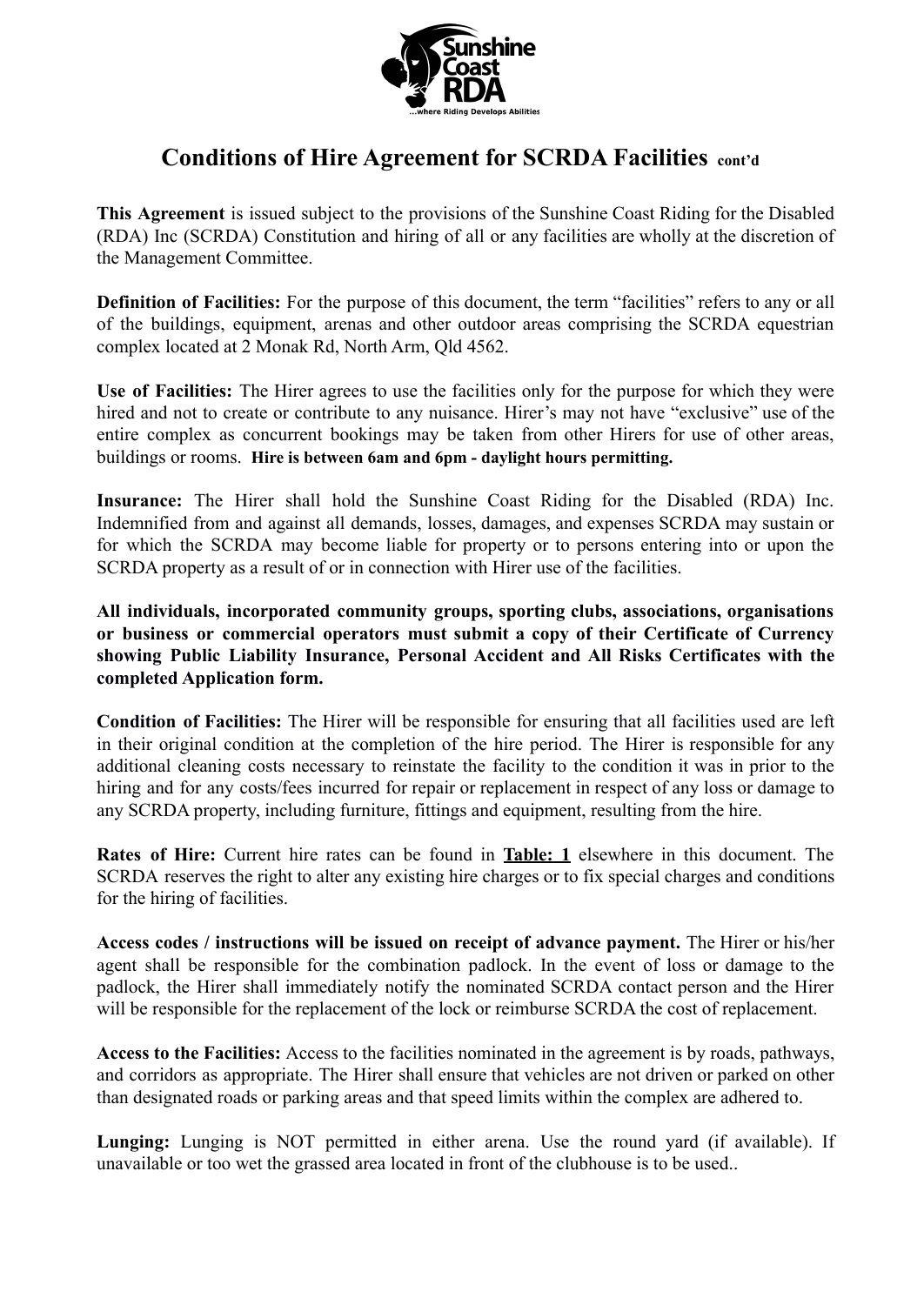

**SCRDA Horses:** As the site is home for the SCRDA herd, hirers and/or their spectators are not permitted to enter the SCRDA paddocks at any time. Should you notice an emergency situation involving one of our horses a phone call to our Horse Manager Megan 0468 493893 would be appreciated.

**Weather Conditions**: SCRDA reserves the right to close facilities at any time due to existing or anticipated adverse weather conditions, particularly if conduct of activities at such time is deemed dangerous to persons or damaging to the facility. Where possible, the Hirer will be notified of closure by phone or email ASAP. For information regarding closures in the event of bad/wet weather, please contact the office or notice of closure on website www.scrda.org.au

**Maintenance:** Maintenance (both regular and unforeseen) will be carried out on facilities when deemed necessary. In the event that maintenance activities necessitate closure of facilities, Hirer's will be notified of closure by phone or email not less than 2 weeks prior to the scheduled booking in respect of regular maintenance and ASAP for unforeseen maintenance.

**Services provided by the Sunshine Coast Riding for the Disabled:** The Sunshine Coast Riding for the Disabled will provide water and toilet facilities for the duration of the hire, provided that the supply is available from the public utilities.

**Responsibility for Damage to Sunshine Coast Riding for the Disabled Property:** All facilities hired will be left in a clean, litter-free and undamaged condition. Any damage to SCRDA property, which in the opinion of the Management Committee is a result of abuse or negligence by the Hirer. shall be deemed the responsibility of the Hirer to restore to its original condition or replace as necessary.

**Equipment Usage:** Hirer agrees to return all equipment to the appropriate storage area/room at the completion of each booking. The Hirer acknowledges that non-compliance will result in an official warning. If three warnings are issued, the Hirer will be banned from future equipment usage.

**Provision of First Aid:** It is the responsibility of the Hirer to arrange first aid care as necessary for persons/animals that come onto site for purposes associated with the Hirer's use of the facilities. Any incidents occurring during the hire period that require the attendance of medical/veterinary personnel must be reported to SCRDA.

**Advertising or Directional Material:** The Hirer shall not display advertising or directional material which infers that a function or event for which they have hired the facilities is in any way connected with, or being operated by the Sunshine Coast Riding for the Disabled, unless the Sunshine Coast Riding for the Disabled have specifically agreed to such association in writing prior to the function or event. Advertising or directional materials may only be displayed on notice boards designated for the display of such materials.

**Payment:** All monies for bookings must be paid for prior to use and if possible at least 24 hours prior to the use of the facility. On-going bookings must have payment made prior to each scheduled booking date.